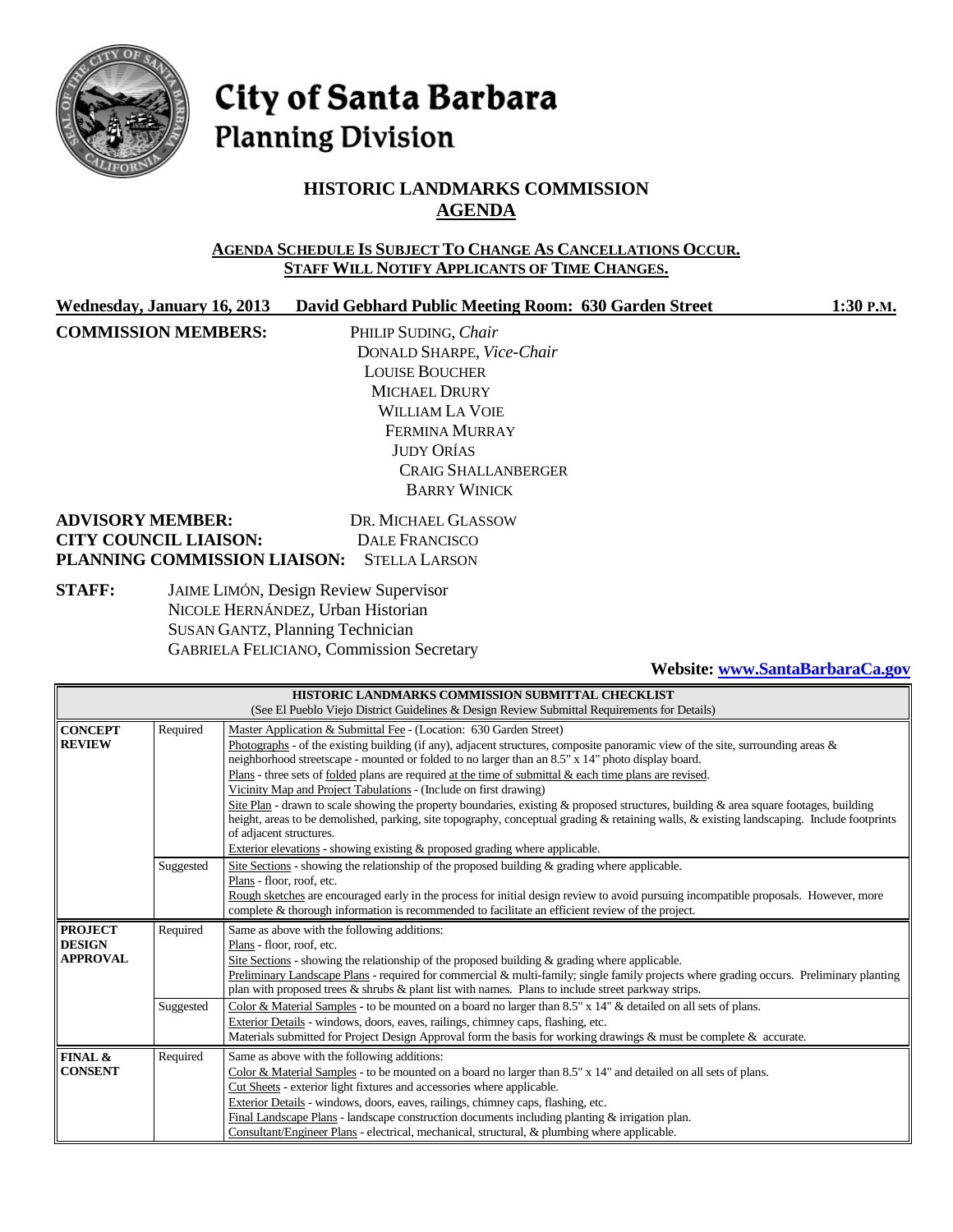#### **PLEASE BE ADVISED**

The approximate time the project will be reviewed is listed to the left of each item. It is suggested that applicants **arrive 15 minutes early**. The agenda schedule is subject to change as cancellations occur. Staff will notify applicants of time changes.

The applicant's presence is required. If an applicant is not present, the item will be postponed indefinitely. If an applicant cancels or postpones an item without providing advance notice, the item will be postponed indefinitely and will not be placed on the following Historic Landmarks Commission (HLC) agenda. In order to reschedule the item for review, a rescheduling fee will be paid and the applicant must fill out and file a Supplemental Application Form at 630 Garden Street (Community Development Department) in addition to submitting appropriate plans.

All approvals made by the HLC are based on compliance with Municipal Code Chapter 22.69 and with adopted HLC guidelines. Some agenda items have received a mailed notice and are subject to a public hearing.

The Commission may grant an approval for any project scheduled on the agenda if sufficient information has been provided and no other discretionary review is required. Substitution of plans is not allowed, if revised plans differing from the submittal sets are brought to the meeting, motions for Project Design Approval or Final Approval will be contingent upon staff review for code compliance.

The Commission may refer items to the Consent Calendar for Project Design Approval and Final Historic Landmarks Commission approval.

Concept review comments are generally valid for one year. Per SBMC 22.68.110, a project design approval is valid for three years from the date of the approval unless a time extension has been granted or a building permit has been issued. Projects with a valid land use approval will also automatically extend the project design approval expiration date.

Decisions of the HLC may be appealed to the City Council. For further information on appeals, contact the Planning Division Staff or the City Clerk's office. Appeals must be in writing and must be filed with the City Clerk at City Hall, 735 Anacapa St. within ten (10) calendar days of the meeting at which the Commission took action or rendered its decision.

**AMERICANS WITH DISABILITIES ACT:** In compliance with the Americans with Disabilities Act, if you need special assistance to gain access to, comment at, or participate in this meeting, please contact the Planning Division at (805) 564-5470, extension 3310. If possible, notification at least 48 hours prior to the meeting will enable the City to make reasonable arrangements in most cases.

**AGENDAS, MINUTES and REPORTS:** Copies of all documents relating to agenda items are available for review at 630 Garden St. and agendas and minutes are posted online at [www.SantaBarbaraCa.gov/hlc.](http://www.santabarbaraca.gov/hlc) Materials related to an item on this agenda submitted to the HLC after distribution of the agenda packet are available for public inspection in the Community Development Department located at 630 Garden St., during normal business hours. If you have any questions or wish to review the plans, please contact Susan Gantz, at (805) 564-5470, extension 3311, or by email at [SGantz@SantaBarbaraCA.gov.](mailto:SGantz@SantaBarbaraCA.gov) Office hours are 8:30 A.M. to 4:30 P.M. Monday through Thursday, and every other Friday. Please check our website under *City Calendar* to verify closure dates.

#### **LICENSING ADVISORY:**

The Business and Professions Code of the State of California and the Municipal Code of the city of Santa Barbara restrict preparation of plans for certain project types to licensed professionals. Applicants are encouraged to consult with Building and Safety Staff or Planning Staff to verify requirements for their specific projects.

Unlicensed persons are limited to the preparation of plans for:

- $\triangleright$  Single or multiple family dwellings not to exceed four (4) units per lot, of wood frame construction, and not more than two stories and basement in height;
- $\triangleright$  Non-structural changes to storefronts; and,
- $\blacktriangleright$  Landscaping for single-family dwellings, or projects consisting solely of landscaping of not more than 5,000 square feet.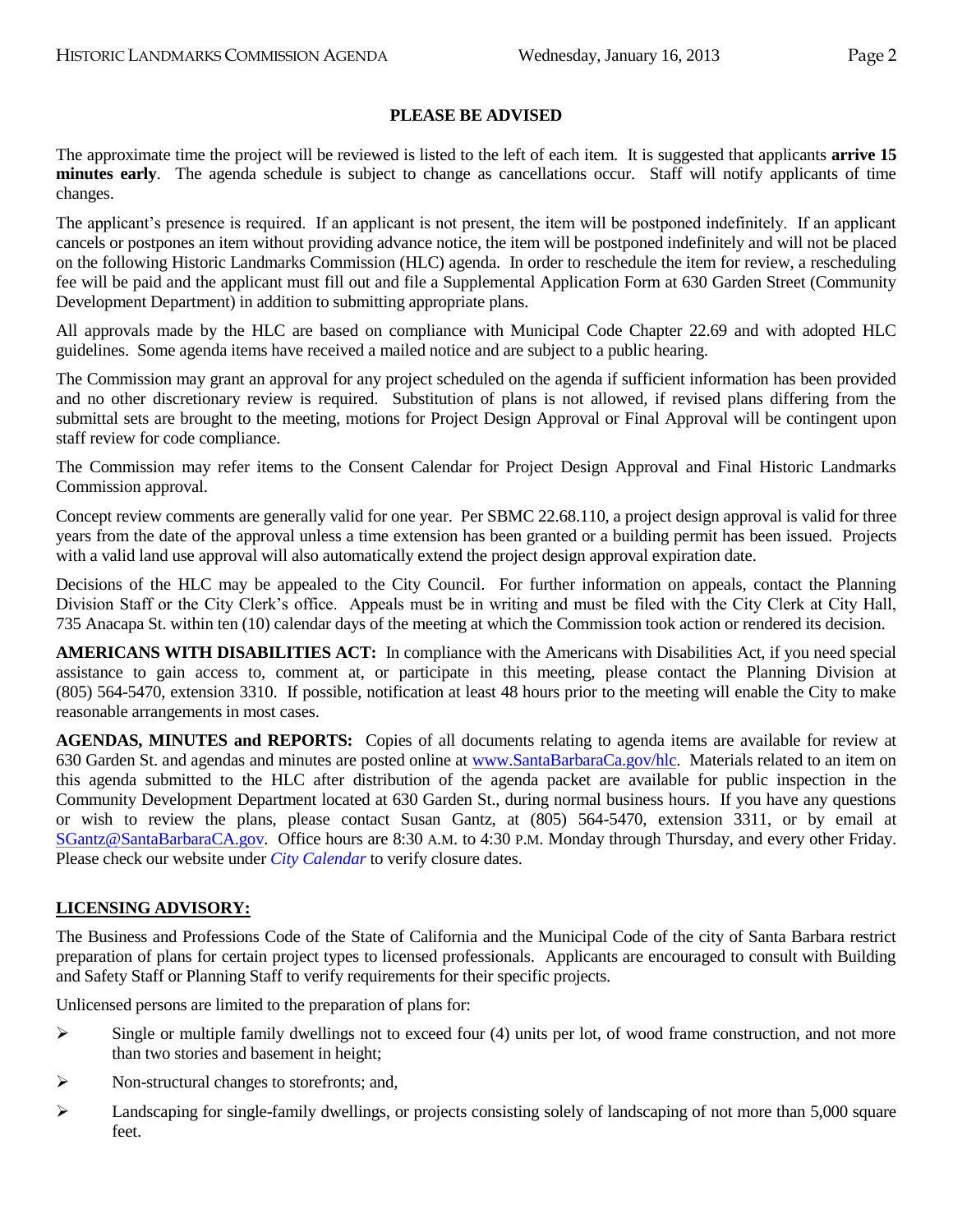# **NOTICE:**

- A. On Friday, January 11, 2013, at 4:00 P.M., this Agenda was duly posted on the indoor and outdoor bulletin boards at the Community Development Department, 630 Garden Street, and online at [www.SantaBarbaraCa.gov/hlc](http://www.santabarbaraca.gov/hlc).
- B. This regular meeting of the Historic Landmarks Commission will be broadcast live on TV Channel 18, or on your computer, via [www.SantaBarbaraCa.gov/Government/Video](http://www.santabarbaraca.gov/Government/Video). Meeting rebroadcast schedule can be found at [www.CityTV18.com/schedule.htm.](http://www.citytv18.com/schedule.htm) An archived video copy of this meeting will be viewable on computers with high speed internet access by going to [www.santabarbaraca.gov/HLC](http://www.santabarbaraca.gov/HLC) and then clicking *Meeting Videos*.

## **GENERAL BUSINESS:**

- A. Election of Chair and Vice-Chair for 2013.
- B. Public Comment:

Any member of the public may address the Historic Landmarks Commission for up to two minutes on any subject within their jurisdiction that is not scheduled on this agenda for a public discussion. The total time for this item is ten minutes. (Public comment for items scheduled on today's agenda will be taken at the time the item is heard.)

- C. Approval of the minutes of the Historic Landmarks Commission meetings of December 19, 2012, and January 2, 2013.
- D. Consent Calendar.
- E. Announcements, requests by applicants for continuances and withdrawals, future agenda items, and appeals.
- F. Subcommittee Reports.

## **DISCUSSION ITEM**

#### 1. **5-YEAR HISTORIC PRESERVATION WORK PROGRAM**

**(1:40)** Staff: Jaime Limon, Senior Planner Heather Baker, AICP Project Planner Nicole Hernández, Urban Historian

> (5-Year Historic Preservation Work Program (5-Year HWP). On October 2, 2012, the Council adopted a Historic Resources Element (HRE). The HRE includes 47 "possible implementation items to be considered" organized under ten policies. The General Plan's implementation time-frame is generally considered to be through 2030. Staff will present an overview of which items are suggested for either on-going implementation, the proposed 5-Year HWP, and list other items for possible later implementation. Staff plans to present the 5-Yr HWP to the Mayor and Council in early 2013 for feedback and direction.)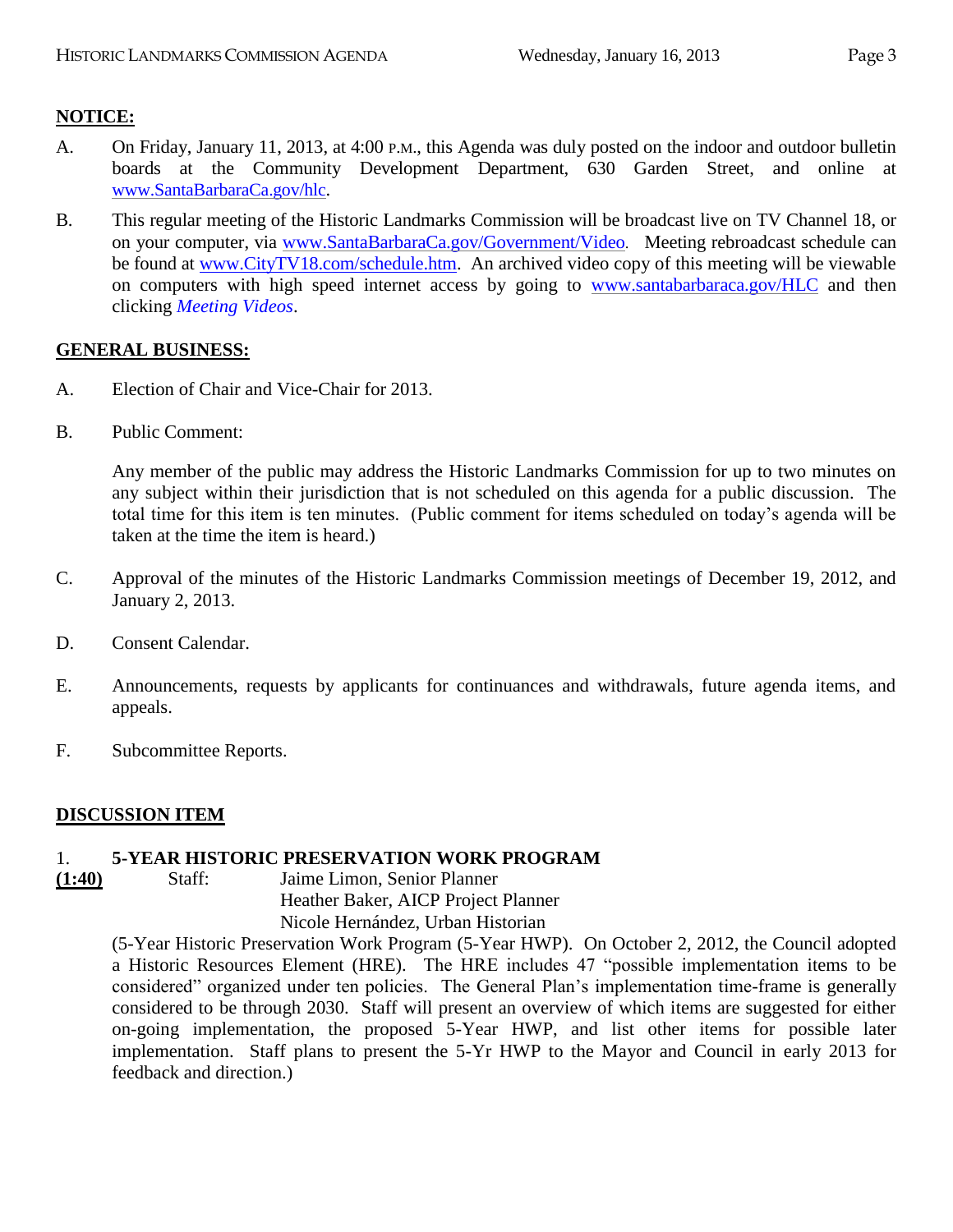# **COURTESY REVIEW**

# 2. **2201 LAGUNA STREET**

**(1:50)** Presenters: Kathryn McGee, Senior Associate, Chattel Architecture Kristina Foss, Curator/Cultural Resources Manager, Mission Santa Barbara (Courtesy review of crypt repair at Old Mission Santa Barbara.)

## **PUBLIC HEARING**

## 3. **1709 OVERLOOK LANE**

**(2:00)** Assessor's Parcel Number: 015-192-016 Staff Member: Nicole Hernández, Urban Historian (Review of Staff Report and Public Hearing to consider adoption of a resolution to recommend to City Council that the residence at 1709 Overlook Lane be designated a City Landmark.)

## **PUBLIC HEARING**

## 4. **112 W. CABRILLO BLVD**

**(2:20)** Assessor's Parcel Number: 033-101-013 Staff Member: Nicole Hernández, Urban Historian (Review of Staff Report and Public Hearing to consider adoption of a resolution to recommend to City Council that the Veteran's Memorial Building located at 112 W. Cabrillo Blvd. be designated a City Landmark.)

## **PUBLIC HEARING**

## 5. **1129 STATE STREET**

**(2:30)** Assessor's Parcel Number: 039-231-037 Staff Member: Nicole Hernández, Urban Historian (Review of Staff Report and Public Hearing to consider adoption of a resolution to recommend to City Council that the San Marcos Building located at 1129 State Street be designated a City Landmark.)

## **ARCHAEOLOGY REPORT**

## 6. **2082 LAS CANOAS RD** A-1 Zone

**(3:00)** Assessor's Parcel Number: 021-030-037 Application Number: MST2012-00262 Owner: Petelski, Ron Architect: James McClintock Engineer: Victor Beck

> (Proposal for site grading; construction of multiple retaining walls; to level, extend, and pave the driveway; and create a building pad for a future residence located on a 3-acre parcel in the Hillside Design District. The proposal involves 1,250 cubic yards of cut, 1,250 cubic yards of fill, and 1,000 cubic yards of re-compaction to be balanced on site. Retaining walls include a new 120 linear foot retaining wall ranging in height from 6-inches to 12 feet, a new 200 linear foot retaining wall ranging in height from 4- to 5-feet, and a new 145 linear foot 6-foot tall site wall. The proposal will address violations identified in enforcement case ENF2012-00172.)

> **(Review of Phase I Archaeological Resources Report prepared by David Stone, Stone Archaeological Consulting.)**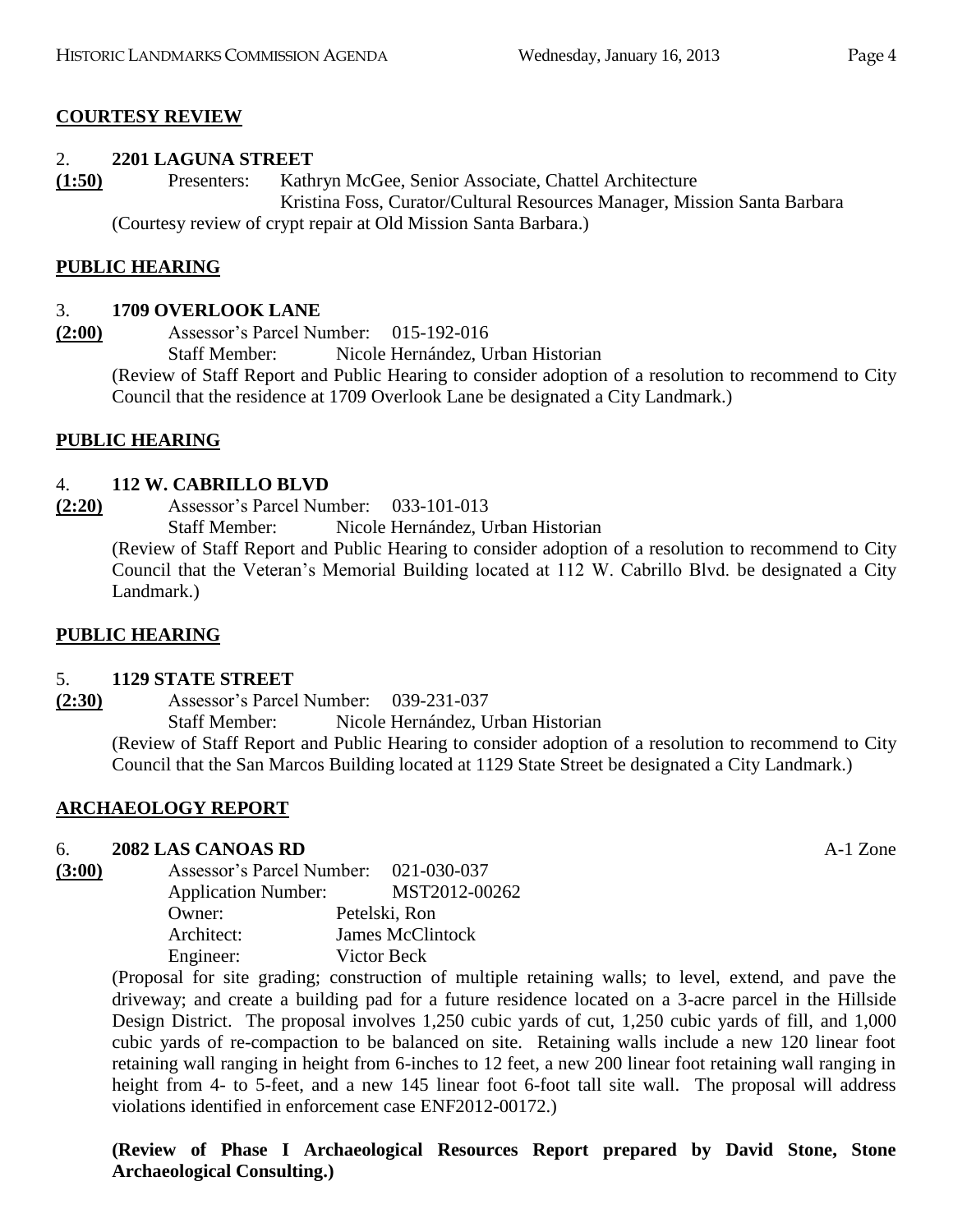## **CONCEPT REVIEW - NEW ITEM: PUBLIC HEARING**

#### 7. **836 BATH ST** R-4 Zone

**(3:05)** Assessor's Parcel Number: 037-041-001 Application Number: MST2012-00385 Owner: Arthur Louie Agent: Post/Hazeltine Associates Architect: Acme Architecture

> (Proposal for a two-unit subdivision to include the following: demolish two detached single-car garages, a 383 square foot, one-bedroom cottage, an attached 102 square foot service porch, and two detached storage sheds. Structurally upgrade an existing three-bedroom, one-story house and foundation and replace windows and roof. Construct a new attached two-story, three-bedroom dwelling unit and two attached two-car garages to create a two-unit condominium. Also proposed is associated new landscaping and paving. Staff Hearing Officer review is required. This is on the **City's List of Potential Historic Resources: "Residence: Constructed in 1912."**)

**(Comments only: Project requires Environmental Assessment and Staff Hearing Officer Review.)**

## **CONCEPT REVIEW - NEW ITEM: PUBLIC HEARING**

#### 8. **35 STATE ST** HRC-2/SD-3 Zone

| (3:25) | Assessor's Parcel Number: 033-102-004 |                                  |
|--------|---------------------------------------|----------------------------------|
|        | <b>Application Number:</b>            | MST97-00357                      |
|        | Applicant:                            | Michael Rosenfeld                |
|        | Agent:                                | Ken Marshall                     |
|        | Architect:                            | DesignARC, Inc.                  |
|        | Landscape Architect: Suding Design    |                                  |
|        | Engineer:                             | Penfield & Smith Engineers, Inc. |

(Proposal for a mixed-use development, Entrada de Santa Bárbara, involving the private redevelopment of portions of three blocks of properties located at 35, 36, and 118 State Street. The proposal includes the option to develop either (i) 123 hotel keys, comprised of all hotel rooms, 19,893 square feet of commercial floor area and 246 parking spaces or, (ii) 116 hotel keys, comprised of 107 hotel rooms with 9 timeshare units, 20,443 square feet of commercial floor area and 246 parking spaces.)

**(Comments only; this is a single concept review of a revised project as part of a Substantial Conformance Determination request. Project requires compliance with City Council Resolution No. 01-103. Project was last reviewed on September 1, 2010.)**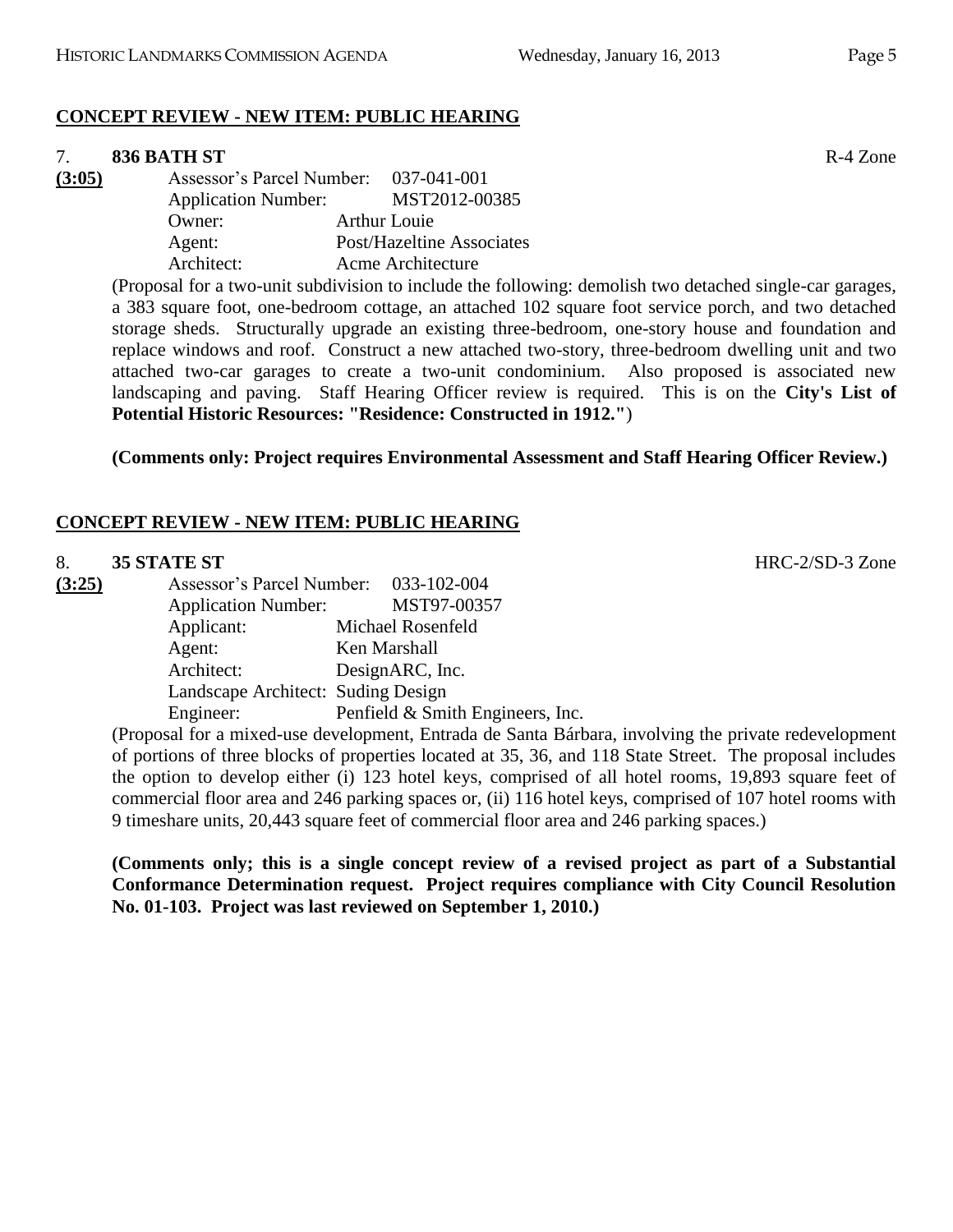#### **CONCEPT REVIEW - CONTINUED**

#### 9. **2121 GARDEN ST** E-1 Zone

**(4:25)** Assessor's Parcel Number: 025-252-003 Application Number: MST2012-00470 Applicant: Thomas Ochsner Architect Owner: Steve Handleman Landscape Architect: Arcadia Studio

> (Proposal for a minor addition and alterations to an existing, 6,752 square foot, three-story, single-family residence, detached garage, and detached accessory building. The proposal includes a 128 square foot addition to an existing 500 square foot storage structure to be converted to a one-story, three-car detached garage. Also proposed is the conversion of an existing 749 square foot garage to a 276 square foot covered patio, a 473 square foot swimming pool pavilion and a 27 square foot equipment enclosure. Additional improvements on this 25,500 square foot parcel will be a new swimming pool, relocated driveway with new vehicular entry gate, new pedestrian gate, new site walls, and landscape plan. The proposed floor-to-lot area ratio (FAR) will be .27, or 146% of the guideline maximum FAR. Total square footage on site will be 6,907 square feet. Staff Hearing Officer approval is requested for zoning modifications. This proposal will address violations outlined in enforcement case ENF2012-00425 including conversion of a storage building to habitable space and removal of illegal structures. This is on the **City's List of Potential Historic Resources: "the Olives Brinkerhoff-Fenzi House."**)

> **(Third Concept Review. Comments only; project requires Staff Hearing Officer review, Environmental Assessment, and Historic Resource Findings. Project was last reviewed January 2, 2013.)**

#### **CONCEPT REVIEW - NEW ITEM: PUBLIC HEARING**

#### 10. **301 E YANONALI ST** M-1/SP-2/SD-3 Zone

| (4:40) | Assessor's Parcel Number:  | 017-630-005              |
|--------|----------------------------|--------------------------|
|        | <b>Application Number:</b> | MST2012-00494            |
|        | Owner:                     | The Wright Partners      |
|        | Agent:                     | Trish Allen, SEPPS, Inc. |

(Concept review only. Proposal to construct a new 43,937 square foot two-story commercial building to include a market, offices, and retail spaces with 150 parking spaces on the 3.16 acre lot located in El Pueblo Viejo and the SP-2 Cabrillo Plaza Specific Plan area. Planning Commission review of a Coastal Development Permit and Development Plan square footage is requested.)

**(Initial Concept Review only; project requires Environmental Assessment and Planning Commission review of a Coastal Development Permit and Development Plan.)**